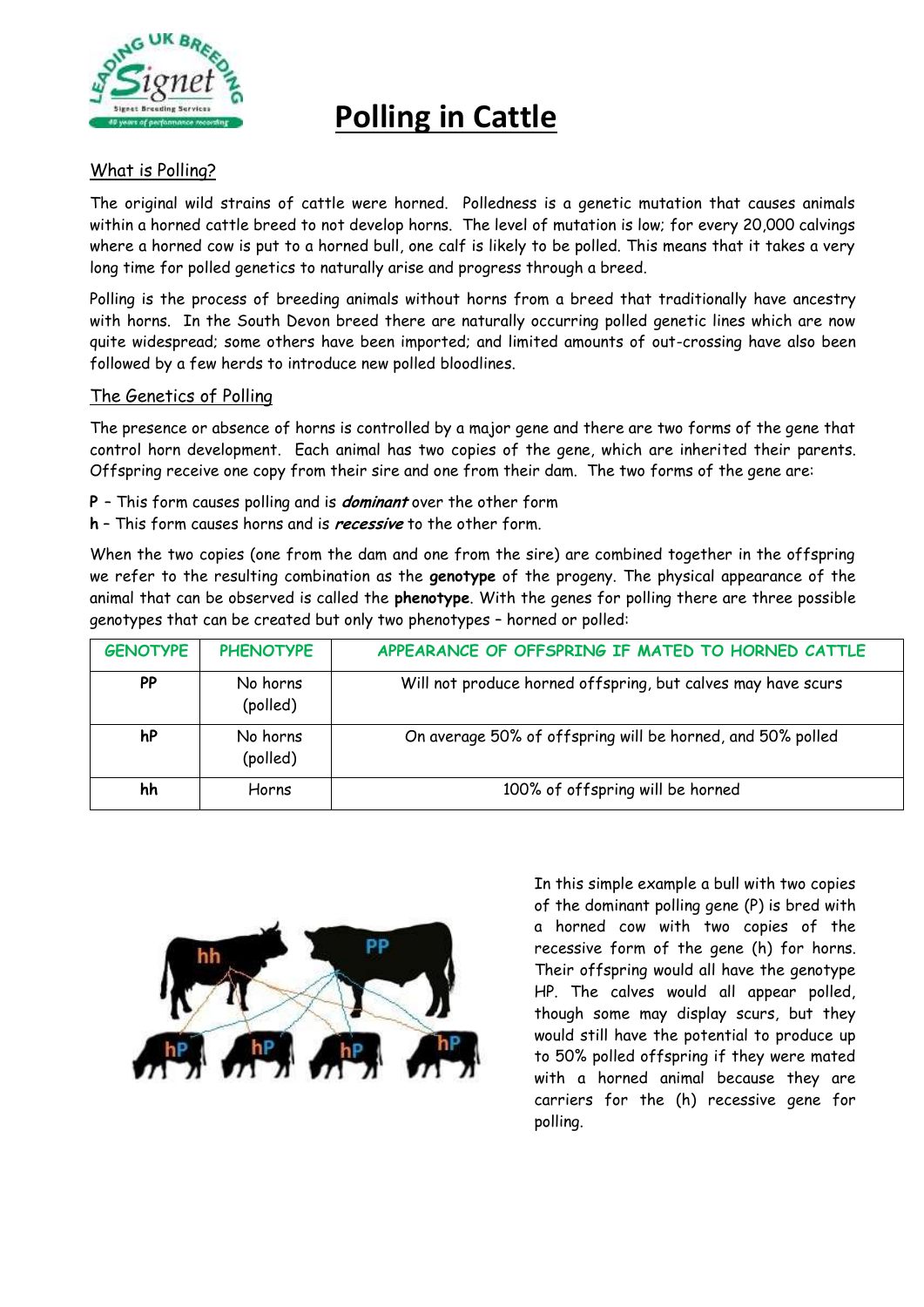In this more complex second example a dam and sire are bred together who both contained one copy of each type of the gene (both polled and both genotype hP)

Within the resultant offspring 75% of the calves will be polled and 25% will have horns. Only 25% however will have two copies of the dominant polling gene (P) and therefore breed 'true' producing only polled offspring. The half of the progeny that carry one copy of each gene (hP) will still have the potential to



produce both polled and horned offspring as explained in the above example, and this is why it is difficult to eradicate horns altogether. Interestingly 25% of the calves from these two polled animals will have horns – as they receive a copy of the recessive form of the gene from each parent.

#### Scurring

An added complication when breeding for polling is the issue of scurring which can occur. Scurs are small growths of material very similar to horns that can develop in polled cattle.

Traditionally it has been believed that scurs are sex-influenced due to the fact that they have been shown to be more common in bulls than cows.

Similarly to polling there are two forms of the gene that control whether an animal has scurs. Again these are inherited from



the parents with the offspring receiving one copy from the Sire and one from the Dam. The two forms are:

**SC** – This form causes scurring and the capitalisation indicates that it is dominant over the other form **sc** – This form causes smoothness and the lower case styling indicates that it is recessive to the other form.

However there is an added complication because the genes controlling scurs are also affected by the presence of the genes for polling. For a bull to develop scurs they must have a copy of the recessive form of the polling gene (**h**) and one copy of the dominant form of the scurring gene **SC**. Heifers however must have two copies of the dominant form of the **SC** gene to have scurs along with a copy of the recessive form of the polling gene (**h**).

The outcomes of the different genotypes in the different sexes are outlined in the table below:

| <b>GENOTYPE</b> |               | PHENOTYPE - BULLS PHENOTYPE - COWS | <b>NOTES</b>                                                                                                                |
|-----------------|---------------|------------------------------------|-----------------------------------------------------------------------------------------------------------------------------|
| PP SC/SC        | Smooth Polled | Smooth Polled                      | In all of these cattle the<br>genes for polling appear to be<br>dominant so the cattle appear<br>smooth polled              |
| PP SC/sc        | Smooth Polled | Smooth Polled                      | $\mathbf{u}$ $\mathbf{u}$ $\mathbf{u}$                                                                                      |
| PP sc/sc        | Smooth Polled | Smooth Polled                      | $\mathbf{u}$ $\mathbf{u}$ $\mathbf{u}$                                                                                      |
| hP SC/SC        | Scurs         | Scurs                              | The presence of two copies of<br>the SC gene and a copy of the<br>H gene causes scurs in both<br>bulls and cows             |
| hP SC/sc        | Scurs         | Smooth Polled                      | The single copy of the SC and<br>H genes lead to scurs in the<br>bulls but not in the cows<br>where a further scurring gene |